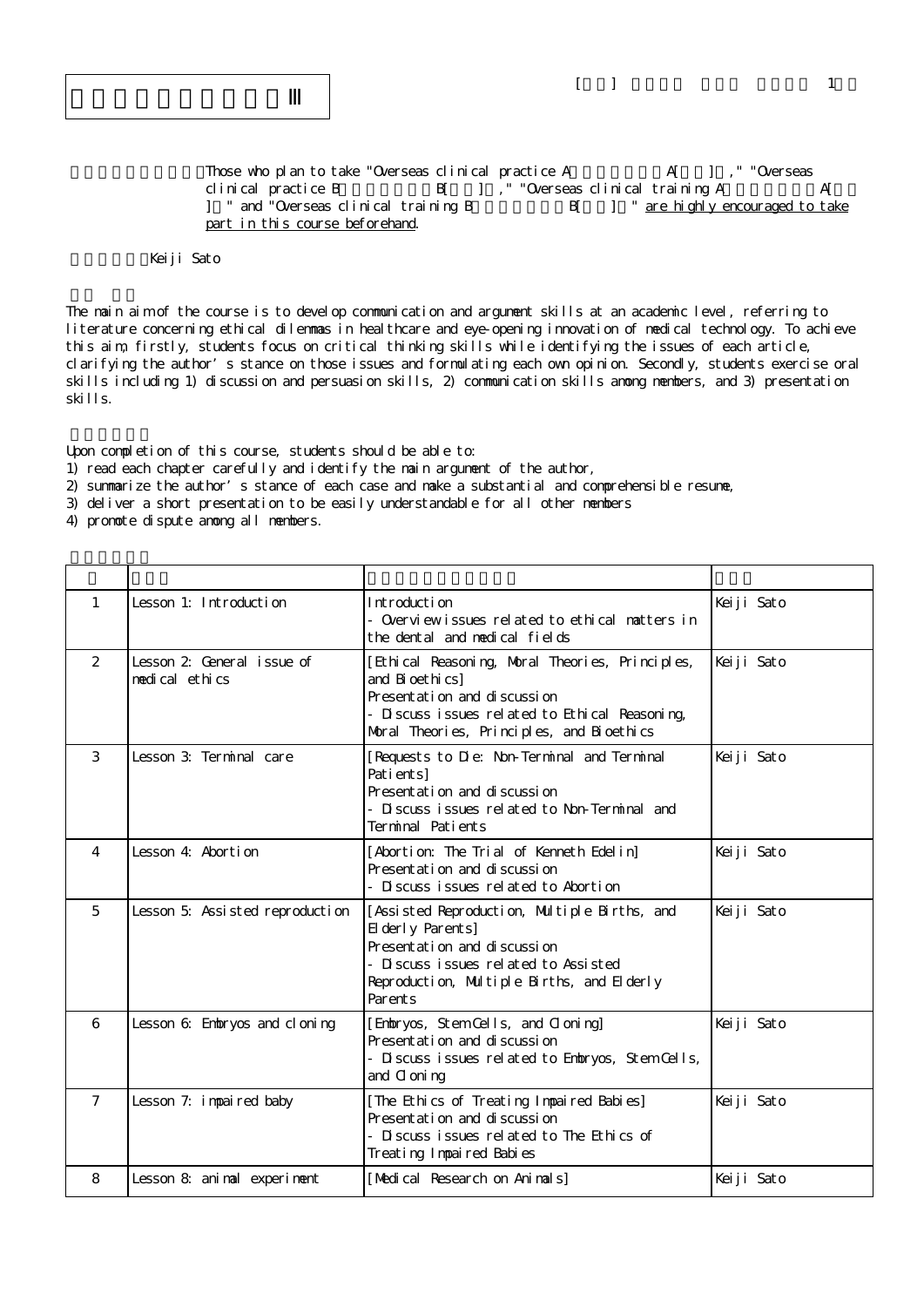|                 |                                              | Presentati on and di scussi on<br>- Discuss issues related to Medical Research on<br>Ani mal s                                                                                               |            |
|-----------------|----------------------------------------------|----------------------------------------------------------------------------------------------------------------------------------------------------------------------------------------------|------------|
| 9               | Lesson 9. vul nerability of human<br>bei ngs | [Medical Research on Vulnerable Human Subjects]<br>Presentation and discussion<br>- Discuss issues related to Medical Research on<br>Vul nerable Human Subjects                              | Keiji Sato |
| 10              | Lesson 10 organ transplants 1                | Desire for Fame and Ethics of First<br>[Surgeons'<br>Transplants]<br>Presentation and discussion<br>- Discuss issues related to Surgeons' Desire for<br>Fame and Ethics of First Transplants | Keiji Sato |
| 11              | Lesson 11: organ transplants 2               | [Just Distribution of Organs: God Committee and<br>Personal Responsibility]<br>Presentation and discussion<br>- Discuss issues related to Distribution of<br>Organs                          | Keiji Sato |
| 12 <sup>°</sup> | Lesson 12 " possessi on" of<br>babi es       | [Usi ng One Baby for Another: Babi es Fae,<br>Gabriel, & Theresa, and Conjoined]<br>Presentation and discussion<br>- Discuss issues related to Using One Baby for<br>Anot her                | Keiji Sato |
| 13              | Lesson 13: LGBT                              | [Ethi cal Issues of Intersex and Transgender<br>Per sons1<br>Presentation and discussion<br>- Discuss issues related to Intersex and<br>Transgender Persons                                  | Keiji Sato |
| 14              | Lesson 14: Controlling of gene               | [Ethical Issues in Testing for Genetic Disease]<br>Presentation and discussion<br>- Discuss issues related to Testing for Genetic<br>Di sease                                                | Keiji Sato |
| 15              | Lesson 15: Conclusion                        | Concl usi on<br>- Summarize opinions of various Medical Ethical<br><i>i</i> ssues                                                                                                            | Keiji Sato |

An academic assessment is as follow discussion skills (20%), creating skills of resume (30%), presentation skills (30%) and reading skills (20%).

The textbook will be distributed by the instructor.

 $\mathbb{R}^d$  , and the set of the set of the set of the set of the set of the set of the set of the set of the set of the set of the set of the set of the set of the set of the set of the set of the set of the set of the se

Handouts and exercises will be prepared by the instructor. It is required for students to attend the class actively. We have many group-works. You must show your opinions and transfer them to others in English. Therefore, it is recommended for students to have strong will toward the class and at least minimum English speaking skills.

Note: The course will be conducted in English. To run the course smoothly, take a time to read each chapter carefully and prepare for subjects for discussion. One among members make a resume and deliver a short presentation in each lecture. All members should actively engage in dispute. For more detailed information, take a contact with the course's instructor and send a message to the following e-mail address (keiji\_sato@hoku-iryo-u.ac.jp).

 $DP2$ .

 $($